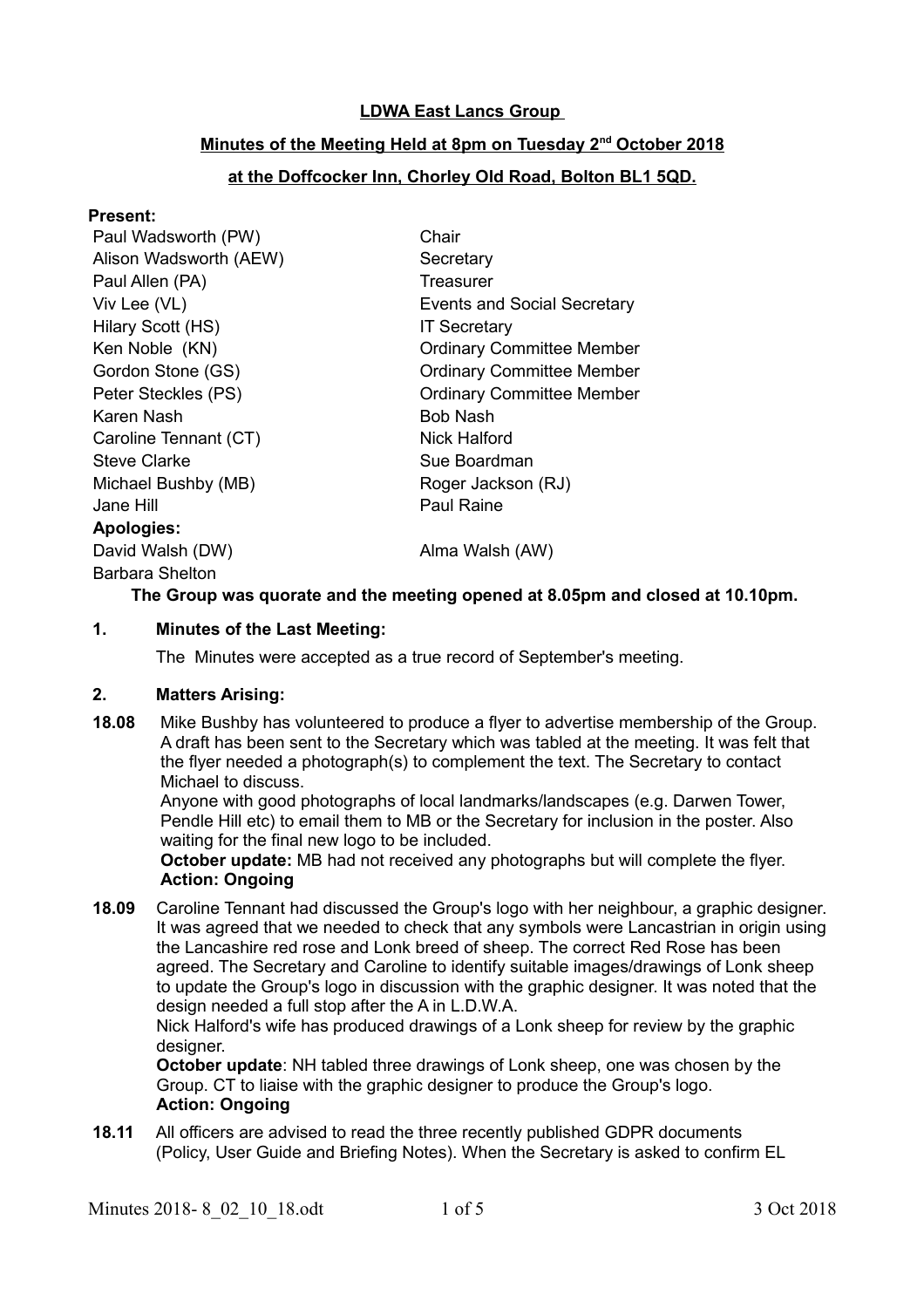Group compliance then each Officer will first be asked to confirm their compliance to their obligations as detailed in the documents.

The NEC Data Manager, in answers to questions posed by the Chair, has stated that further guidance related to insurance requirements will be issued during September. This will be considered prior to any further action.

**October Update:** Still awaiting further advice/guidance from the NEC. **Action: Outstanding**

- **18.12** It was agreed that the Secretary would purchase about five waterproof clipboards, (order number dependent on the most economic purchase quantity). **October update:** Five A4 portrait waterproof clipboards have been purchased by the Group and have been added to the Asset Register and have been passed to regular walkers present at the meeting. **Action: Closed**
- **18.13 Action 18.13:** The Secretary to ask the NEC Data Manager as to whether a Walk Register is required on a recce of a Group Walk in order to receive the LDWA insurance cover.

**October Update:** Still awaiting further advice/guidance from the NEC. **Action: Outstanding**

# **Agenda Items:**

- **3. Chair and Secretary's Update:**
- 3.1 It was noted that the Group's AGM will be held at the Doffcocker Inn on Tuesday  $7<sup>th</sup>$ November 2017 at 8pm. The format of the AGM would be a short 5-6 minute presentation by each Officer to include a question on something contained within the report. Prizes are available.

It was noted that:

- 3.1.1 In line with the Group's agreed Constitution all Officers and Committee Members step down but can stand for a further term.
- 3.1.2 **The Chair and Secretary will not be standing for a further term** due to personal and family reasons.

Confirmation has been received from the NEC that the posts of Chair and Secretary need to be filled by different people. Failure to appoint a replacement Chair and Secretary will mean that steps will be taken by the NEC to dissolve the Group and dispose of its assets.

Any body wishing to understand more about the Chair and Secretary roles to contact Paul or Alison via email or phone.

- 3.1.3 In order to better comply with data protection guidelines Viv Lee is stepping down as Events Secretary. Caroline Tennant has agreed to stand and was proposed by Alison Wadsworth and seconded by Nick Halford.
- 3.1.4 Paul Wadsworth agreed to stand as an Ordinary Committee Member, this was proposed by Alison Wadsworth and seconded by Hilary Scott.
- 3.1.5 The Chair also confirmed that Norman Thomas and John Pickton will not be standing for a further term as Ordinary Committee Members.
- 3.2 All other Officers present agreed to stand for a further term, this was accepted by the meeting attendees.
- 3.3 Other nominations for any of the Officer or Ordinary Committee Member roles should be sent to the Secretary, with a proposer and seconder, to be received by Tuesday 23rd October 2018.
- 3.4 Any motions to be raised at the AGM should be with the Secretary by  $16<sup>th</sup>$  October.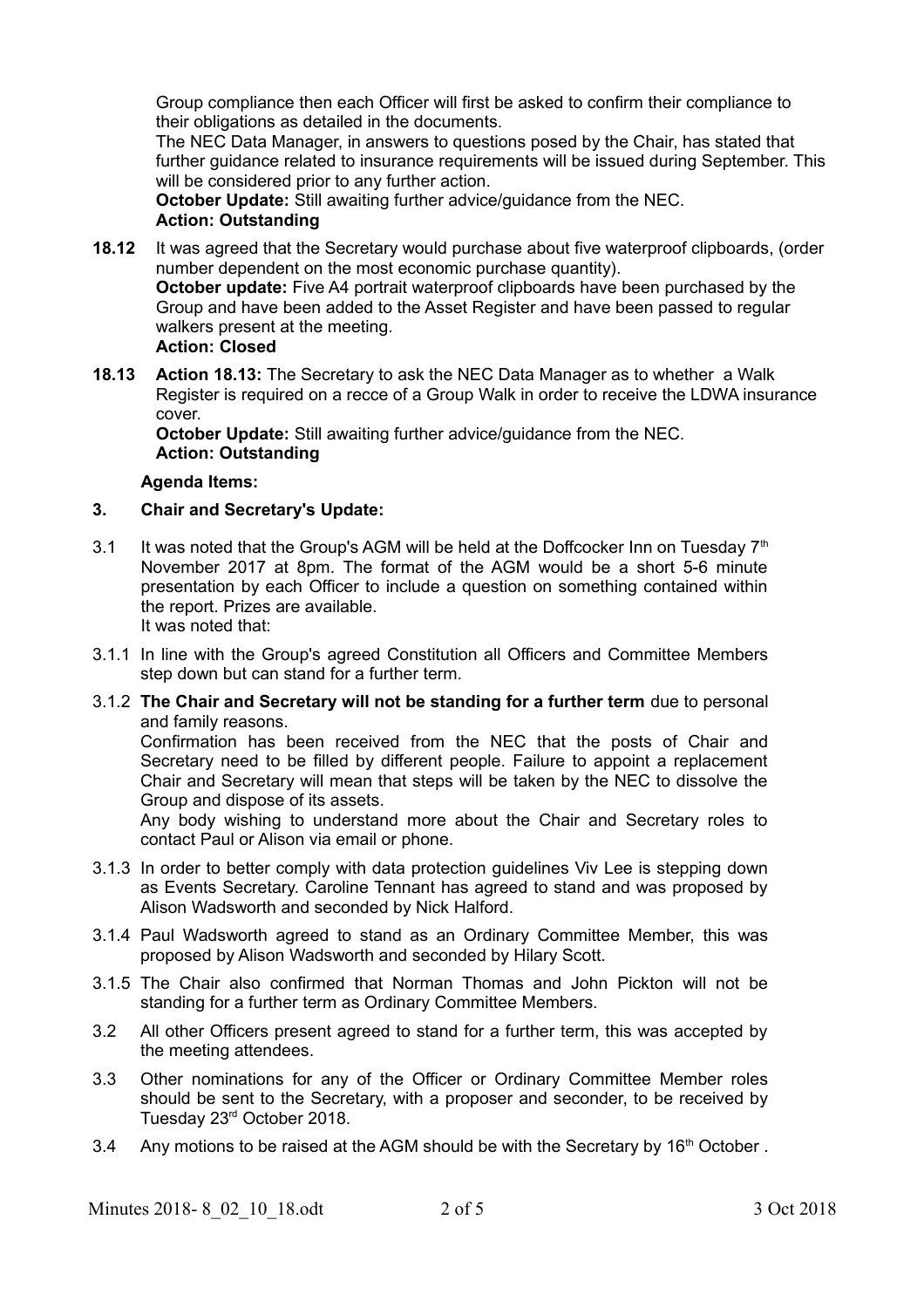- 3.5 Julie Spencer has agreed to act as the Group's external auditor.
- 3.6 A hotpot supper or vegetarian alternative will be available please email the Secretary with your preference before the AGM to assist with catering numbers.
- 3.7 As the Chair and Secretary are stepping down they will not be attending the Group Reps Weekend to be held at Medway YHA, Kent Friday 16- Sunday 18 November 2018. The Group has already agreed to fund a room and board, travelling expenses are paid for by the NEC. Any Committee Member who would like to attend and feedback to the Group at the December meeting should inform the Secretary by Friday 5<sup>th</sup> October 2018.
- 3.8 The CPR course run by the Fire and Rescue Service on  $8<sup>th</sup>$  September unfortunately had to be abandoned part way through due to an emergency call. Date options for a rescheduled course are awaited.

#### **4. Treasurer's Update:**

- 4.1 The Treasurer gave a summary update on the Group's financial position.
- 4.2 The Treasurer also discussed a hoax email that had been received by the Northumberland Group and confirmed that he had received similar emails from the same email address. It was suggested that the Group's website only contain email address in the

following format: nameATemailaddress as most hoax emails originate from automated searches which look for the @ symbol. A note will advise readers to replace 'AT' with '@'.

**Action18.14:** the IT Secretary to update the website accordingly. **Action: Ongoing**

**5. Event Secretary's Update:**

### 5.1 **Red Rose 50**

- Gordon Stone, Red Rose 50 Co-ordinator provided a presentation on the recent RR50. This comprehensive report included the results of the questionnaires completed by some entrants, email comments from entrants and marshals and on the day observations and stimulated a constructive debate.
- Overall the 2018 RR50 was a great success with positive feedback received.
- It was felt to be inappropriate to hold a vote on whether to hold a further event either in 2019 or 2020 until a new Chair had been appointed as he/she would be ultimately responsible for the event. A vote would be held at the  $4<sup>th</sup>$ December 2018 meeting.
- Further to the Red Rose 50 in 2017 it was agreed that a Red Rose 50 subcommittee was required to be filled in order to ensure a successful 2018 event. A committee with the following roles was duly created and delivered the 2018 event.
	- RR50 Co-ordinator
	- RR50 Secretary
	- Route Master
	- Entries Secretary
	- Checkpoint Coordinator
	- Catering Manager
	- Equipment Manager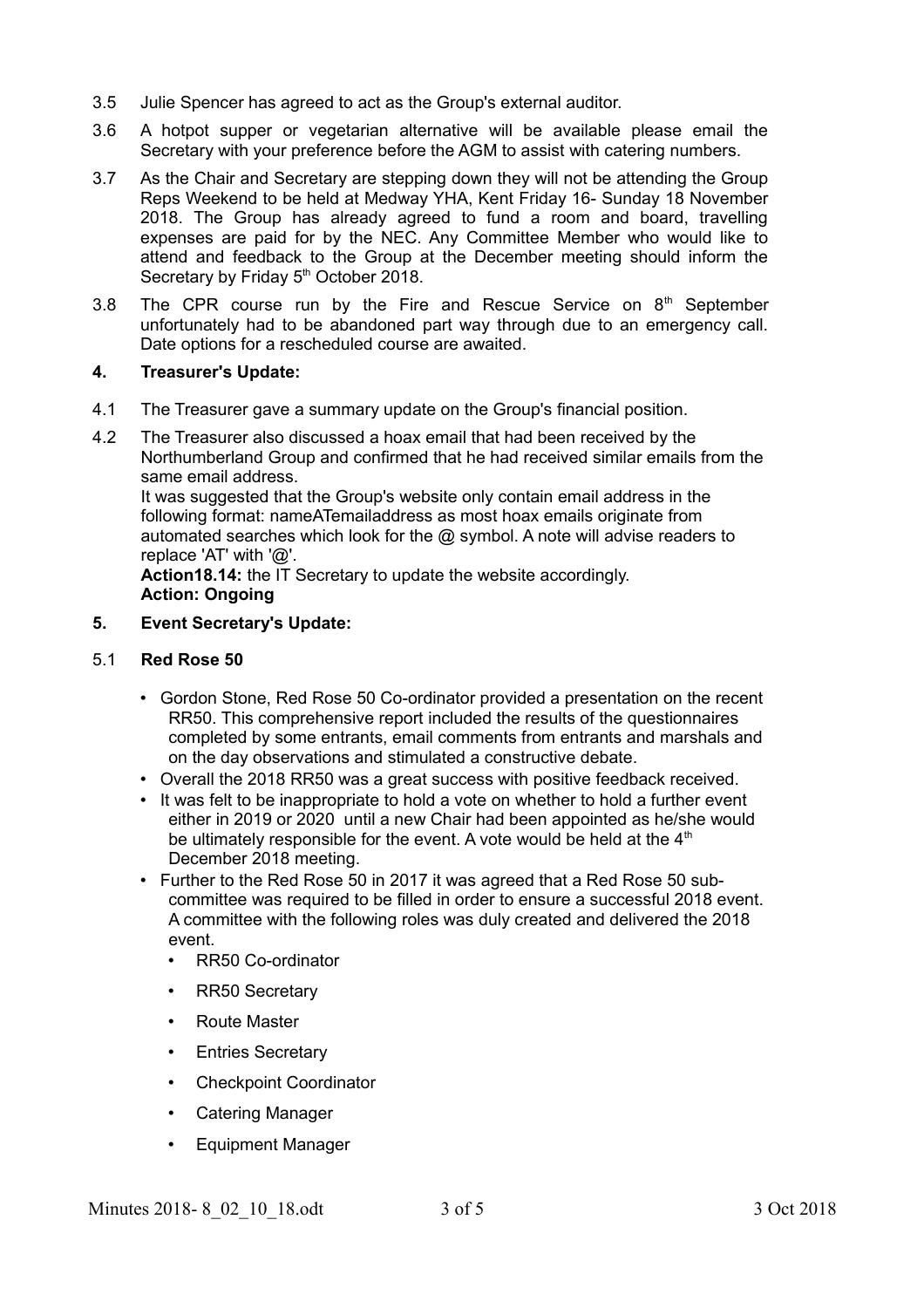Staffing Coordinator

A number of the members of this committee are now retiring from their roles and must be replaced before any further Red Rose 50 events can be considered. if you would be willing and able to fulfil one of these roles then please contact The Secretary.

As well as the above committee members the Group IT Secretary would provide website services, the Group Treasurer would provide financial services and one or both of the Group Secretary or Chair would have to be involved for Group Assurance purposes.

### 5.2 **Two Crosses**

The Two Crosses Event is live on SI, 12 entries received to date.

## **6 Walks Secretary's Update:**

6.1 In the Walks Secretary's absence the Chair confirmed that the January to April 2019 Walks Programme was full and that all walks are on the website.

## **7. Social Secretary's Update:**

7.1 Full details of all social events can be found on the website, which includes:

**2018**  November – Real Ale Ramble December – Ghyll Head (1 bed in a female shared room available) New Year – Neuadd Arms, Llanwrytd Wells **2019** January – Ambleside February – Keswick April – South West Coast Path May – Hadrian 100 (24 people now booked in three cottages) **2020** May – The Welsh 100 For further details or to book a place please contact the Social Secretary, Viv.

7.2 Norman Thomas is organising the Christmas Meal, further details to follow. The Group voted to make a contribution of £5.00 per event to marshals attending the meal. For marshals who assisted at both the Two Crosses and the RR50 this would be a £10 donation.

#### **8. IT Secretary's Update:**

- 8.1 The IT Secretary reported that the website is up to date.
- **9. Any Other Business**
- **9.1** None

**............................................................................**

#### **CONTINUED BELOW**

**............................................................................**

Minutes 2018- 8 02 10 18.odt 4 of 5 3 Oct 2018